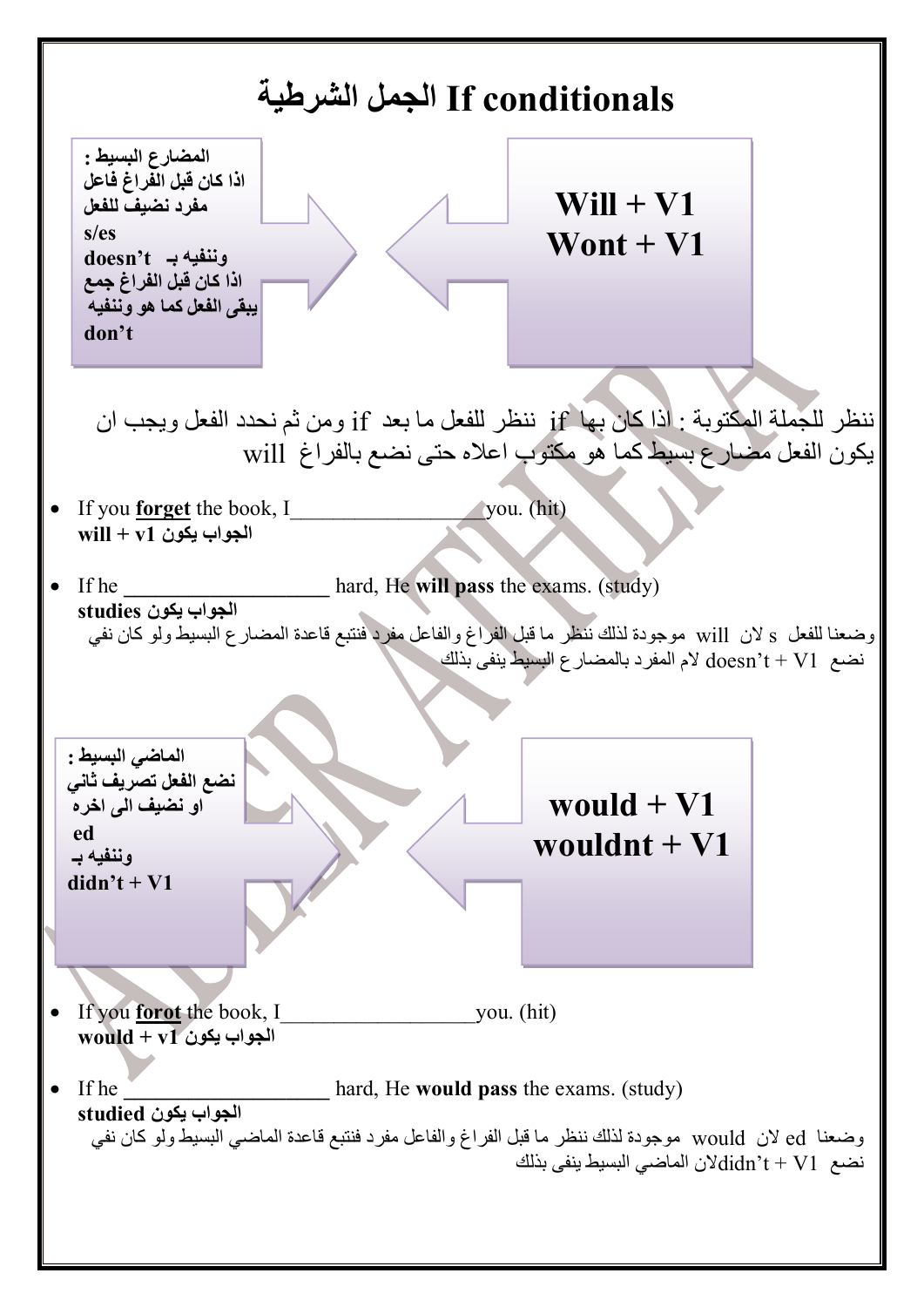## **Correct the verbs between brackets. 1.** If you\_\_\_\_\_\_\_\_\_\_\_\_\_\_\_\_\_\_\_\_\_\_\_\_ computer games all day, you won't have time to study. (play) **2.** If she \_\_\_\_\_\_\_\_\_\_\_\_\_\_\_\_\_\_\_\_\_\_\_\_ to see us, we will go to the zoo. (come) **3.** Would you mind if I has been the window? (open) **4.** If I it, nobody would do it. (not, do) **5.** If he **\_\_\_\_\_\_\_\_\_\_\_\_\_\_\_\_\_** hard, He will pass the exams. (study) **6.** If I were you, I **\_\_\_\_\_\_\_\_\_\_\_\_\_\_\_\_\_\_\_\_\_** their invitation. (accept) **7.** If the weather \_\_\_\_\_\_\_\_\_\_\_\_\_\_ nice, we will go for a walk. (be) **8.** If I had more time, I \_\_\_\_\_\_\_\_\_\_\_\_\_\_\_\_\_\_\_\_\_\_\_\_ another language. (learn) **9.** If Ali had his own computer, he \_\_\_\_\_\_\_\_\_\_\_\_\_to use his friend's computer. (not, need) **10.**If I had time, I \_\_\_\_\_\_\_\_\_\_\_\_\_\_\_\_\_\_\_\_\_\_\_\_ (go) shopping with you. **11.**If you\_\_\_\_\_\_\_\_\_\_\_\_\_\_\_\_\_\_\_ (*speak*) English, you will get along with them perfectly. **12.**My friend \_\_\_\_\_\_\_\_\_\_\_\_\_\_\_\_\_\_\_\_\_ (*meet*) me at the station if he gets the afternoon off. **13.**If my father \_\_\_\_\_\_\_\_\_\_\_\_\_\_\_\_\_\_\_\_\_\_\_\_ (*not /pick*) me up, I'll take the bus home. **14.**If we meet at 9:30, we (*have*) plenty of time. **15.** Lisa would find the milk if she (look) in the fridge. **16.**If you spoke louder, your classmates\_\_\_\_\_\_\_\_\_\_\_\_\_\_\_\_\_\_\_\_\_\_\_\_ (understand) you. **17.**Dan  $\qquad \qquad$  (arrive) safe if he drove slowly. **18.**If Salma  $(swin)$  in this lake, she'll shiver from cold. **19.**If I *I* **19.** If I *I I I <i>I I I I I I I I I I I I I I I I I I I I I I I I I I I I I I* إعادة الصياغة بهذه القاعدة تكون على اعطاء النصيحة ... الجملة ونكمل If I were you, I would ب وتستبدلها I think you should تحذف ان عليك ما كل I think you should check the spelling of the new learnt words in the dictionary. If I were you , I would check the spelling of the new learnt words in the dictionary. **1.** I think you should choose the perfect one . If ………………………………………………………………….. **2.** I think you should meet him to know that he was good person If  $\ldots$  . The set of  $\ldots$  . The set of  $\ldots$  is the set of  $\ldots$  is the set of  $\ldots$ **3.** I think you should study hard to get high grade. If …………………………………………………………………... **4.** I think you should learn a new language to learn more. If …………………………………………………………………... **5.** I think you should talk to her in that moment.  $If \quad \blacksquare$ **6.** I think you should invent something that not exist. If ……………………………………………………………………